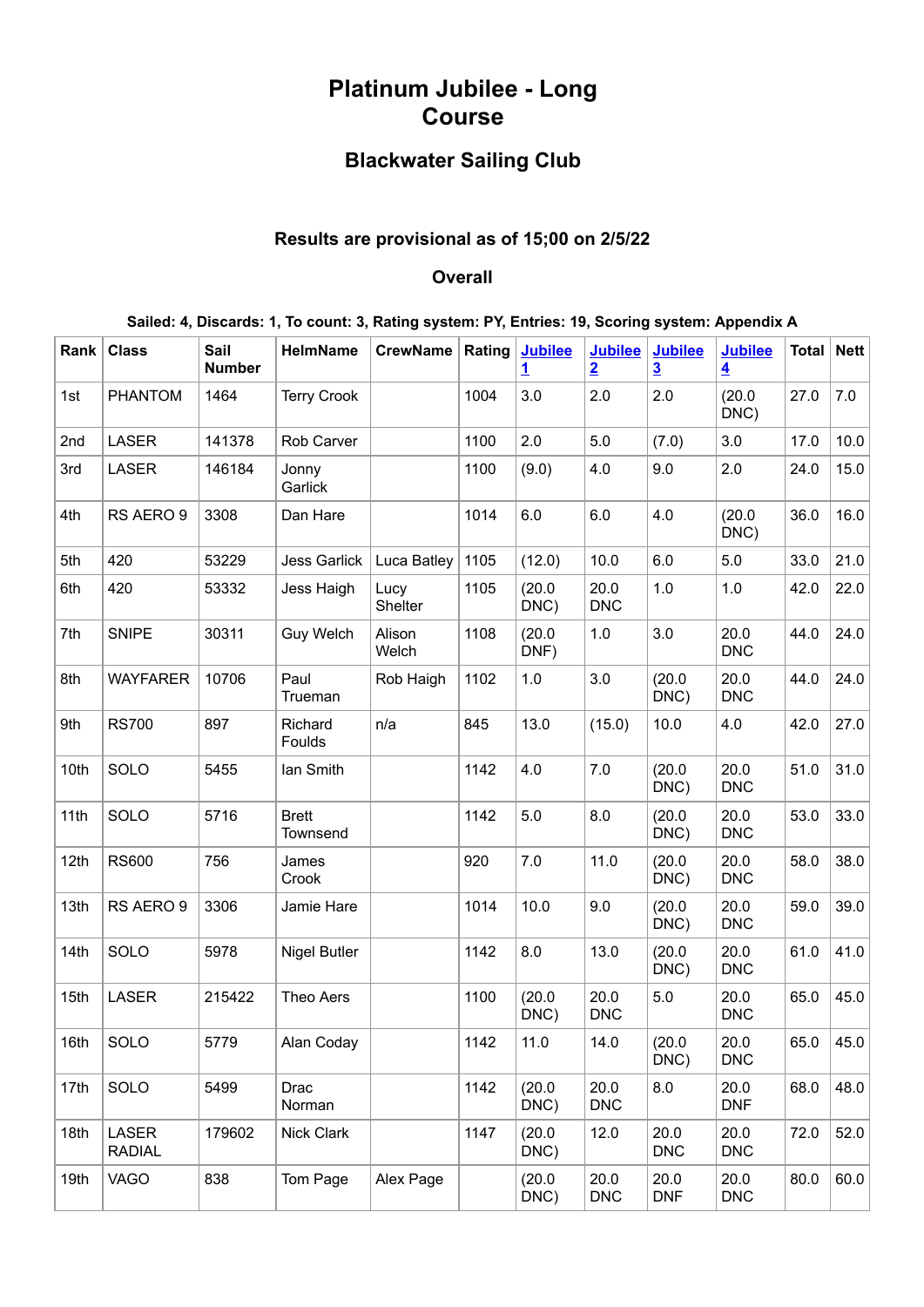## **Jubilee 1 - 2nd June 2022 at 13:30**

<span id="page-1-0"></span>

| Rank           | <b>Class</b>    | <b>Sail</b><br><b>Number</b> | <b>HelmName</b>          | <b>CrewName</b> | Rating | <b>Start</b> | <b>Finish</b>    | <b>Elapsed</b> | Corrected | <b>Points</b> |
|----------------|-----------------|------------------------------|--------------------------|-----------------|--------|--------------|------------------|----------------|-----------|---------------|
| 1              | <b>WAYFARER</b> | 10706                        | Paul Trueman             | Rob Haigh       | 1102   | 13.30        | 14:30:58         | 1.00.58        | 0.55.19   | 1.0           |
| $\overline{2}$ | <b>LASER</b>    | 141378                       | Rob Carver               |                 | 1100   | 13.30        | 14:31:37         | 1.01.37        | 0.56.01   | 2.0           |
| $\mathfrak{B}$ | <b>PHANTOM</b>  | 1464                         | <b>Terry Crook</b>       |                 | 1004   | 13.30        | 14:26:38 0.56.38 |                | 0.56.24   | 3.0           |
| 4              | SOLO            | 5455                         | lan Smith                |                 | 1142   | 13.30        | 14:35:19         | 1.05.19        | 0.57.12   | 4.0           |
| $\overline{5}$ | SOLO            | 5716                         | <b>Brett</b><br>Townsend |                 | 1142   | 13.30        | 14:35:33         | 1.05.33        | 0.57.24   | 5.0           |
| 6              | RS AERO 9       | 3308                         | Dan Hare                 |                 | 1014   | 13.30        | 14:28:15         | 0.58.15        | 0.57.27   | 6.0           |
| $\overline{7}$ | <b>RS600</b>    | 756                          | James Crook              |                 | 920    | 13.30        | 14:23:24 0.53.24 |                | 0.58.03   | 7.0           |
| 8              | <b>SOLO</b>     | 5978                         | Nigel Butler             |                 | 1142   | 13.30        | 14:38:02         | 1.08.02        | 0.59.34   | 8.0           |
| 9              | <b>LASER</b>    | 146184                       | Jonny Garlick            |                 | 1100   | 13.30        | 14:35:45         | 1.05.45        | 0.59.46   | 9.0           |
| 10             | RS AERO 9       | 3306                         | Jamie Hare               |                 | 1014   | 13.30        | 14:31:06         | 1.01.06        | 1.00.15   | 10.0          |
| 11             | SOLO            | 5779                         | Alan Coday               |                 | 1142   | 13.30        | 14:39:04         | 1.09.04        | 1.00.29   | 11.0          |
| 12             | 420             | 53229                        | Jess Garlick             | Luca Batley     | 1105   | 13.30        | 14:37:34         | 1.07.34        | 1.01.09   | 12.0          |
| 13             | <b>RS700</b>    | 897                          | Richard<br>Foulds        | n/a             | 845    | 13.30        | 14:24:20         | 0.54.20        | 1.04.18   | 13.0          |
| 14             | <b>SNIPE</b>    | 30311                        | Guy Welch                | Alison<br>Welch | 1108   | 13.30        | 14:31:51         | <b>DNF</b>     |           | 20.0          |

#### **Start: Start 1, Finishes: Place**

## **Jubilee 2 - 2nd June 2022 at 13:30**

### **Start: Start 1, Finishes: Place**

<span id="page-1-1"></span>

| <b>Rank</b>             | <b>Class</b>                  | <b>Sail</b><br><b>Number</b> | <b>HelmName</b>          | <b>CrewName</b> | Rating | <b>Start</b> | <b>Finish</b> | <b>Elapsed</b> | <b>Corrected</b> | <b>Points</b> |
|-------------------------|-------------------------------|------------------------------|--------------------------|-----------------|--------|--------------|---------------|----------------|------------------|---------------|
| $\mathbf{1}$            | <b>SNIPE</b>                  | 30311                        | Guy Welch                | Alison<br>Welch | 1108   | 14:54        | 15:53:30      | 0:59:30        | 0:53:42          | 1.0           |
| $\overline{2}$          | <b>PHANTOM</b>                | 1464                         | <b>Terry Crook</b>       |                 | 1004   | 14:54        | 15:49:12      | 0:55:12        | 0:54:59          | 2.0           |
| 3                       | <b>WAYFARER</b>               | 10706                        | Paul Trueman   Rob Haigh |                 | 1102   | 14:54        | 15:54:52      | 1:00:52        | 0:55:14          | 3.0           |
| $\overline{\mathbf{4}}$ | <b>LASER</b>                  | 146184                       | Jonny Garlick            |                 | 1100   | 14:54        | 15:55:12      | 1:01:12        | 0:55:38          | 4.0           |
| 5                       | <b>LASER</b>                  | 141378                       | Rob Carver               |                 | 1100   | 14:54        | 15:55:22      | 1:01:22        | 0:55:47          | 5.0           |
| $6\phantom{1}$          | RS AERO 9                     | 3308                         | Dan Hare                 |                 | 1014   | 14:54        | 15:50:42      | 0:56:42        | 0:55:55          | 6.0           |
| $\overline{7}$          | SOLO                          | 5455                         | lan Smith                |                 | 1142   | 14:54        | 15:58:10      | 1:04:10        | 0:56:11          | 7.0           |
| 8                       | SOLO                          | 5716                         | <b>Brett</b><br>Townsend |                 | 1142   | 14:54        | 15:59:12      | 1:05:12        | 0:57:06          | 8.0           |
| 9                       | RS AERO 9                     | 3306                         | Jamie Hare               |                 | 1014   | 14:54        | 15:52:16      | 0:58:16        | 0:57:28          | 9.0           |
| 10                      | 420                           | 53229                        | <b>Jess Garlick</b>      | Luca Batley     | 1105   | 14:54        | 15:58:19      | 1:04:19        | 0:58:12          | 10.0          |
| 11                      | <b>RS600</b>                  | 756                          | James Crook              |                 | 920    | 14:54        | 15:47:38      | 0:53:38        | 0:58:18          | 11.0          |
| 12                      | <b>LASER</b><br><b>RADIAL</b> | 179602                       | <b>Nick Clark</b>        |                 | 1147   | 14:54        | 16:01:43      | 1:07:43        | 0:59:02          | 12.0          |
| 13                      | SOLO                          | 5978                         | Nigel Butler             |                 | 1142   | 14:54        | 16:01:34      | 1:07:34        | 0:59:10          | 13.0          |
| 14                      | SOLO                          | 5779                         | Alan Coday               |                 | 1142   | 14:54        | 16:01:53      | 1:07:53        | 0:59:27          | 14.0          |
| 15                      | <b>RS700</b>                  | 897                          | Richard<br>Foulds        | n/a             | 845    | 14:54        | 15:45:22      | 0:51:22        | 1:00:47          | 15.0          |